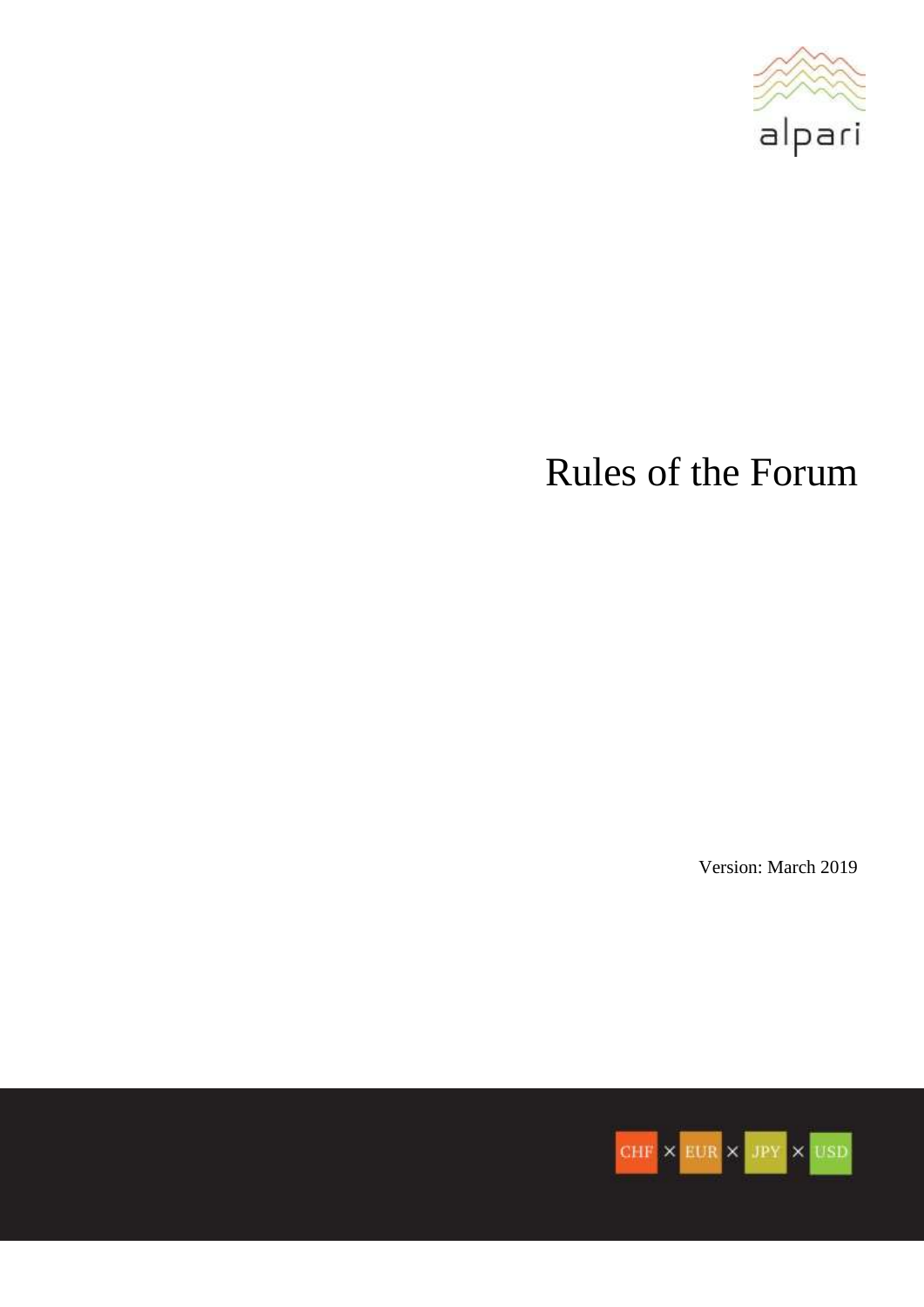# Rules of the Forum

**The forum is designed to allow members to share their experience and discuss and resolve all kinds of questions related to trading and investing on the Forex market. The Rules are principally designed to build and maintain a respectful, supportive environment for solving problems and enabling communication between the members. All the Rules are directed towards this purpose. In connection with this, the following rules are more than just a collection of regulations but describe the principles which all members are expected to adhere to.**

## **The following is prohibited:**

1. Insulting other forum members or groups of users in the forum and also provoking them into conflicts or into violating the forum Rules and also using the reputation system to do so, inciting negativity on the forum, and discussing the personal characteristics of the individual you are conversing with.

2. Posting direct or indirect (including links) threats to the wellbeing or the life of other forum members.

3. Using obscenities either spelled out or implied.

4. Advertising pirated software which poses a potential threat to computers or contains content of a pornographic nature.

5. Distributing information which is untrue or unsupported by facts, and posting emotional unsupported allegations against other members of the forum and companies.

6. Publishing the personal information of other members of the forum without their permission or making public the personal messages exchanged between members (on this forum or elsewhere) without mutual consent.

7. Placing any direct or indirect advertisements, including as part of a nickname, PAMM account and PAMM portfolio name, or uploading avatars or any other image containing a site name or any advertisement, including referral links in the signature and in messages, and personal data (phone numbers, email, as well as data from social networks and instant messengers) without the permission of the Alpari Administrators.

8. Discussing or linking to competitors of Alpari, including making mention of their name in full and links to sites or other forms of media which mention competitors, additionally, posting texts, image files, videos and software containing links to banned content (with the exception of direct links to monitoring accounts opened with Alpari like myfxbook.com, for example). *NOTE!* The aforementioned rules pertain not only to public posts, but also to the Personal Messages system, conditional upon being reported by the user and forwarded to a Moderator using thе "Report" feature as well as messages left on the member's profile feed or blog.

9. Having multiple nicknames or using someone else's nickname, registering and using a nickname which is similar enough to another's nickname to cause confusion to other members of the forum, and registering and using a nickname which mocks existing forum members or is insulting to other members.

10. Reposting of similar topics or messages.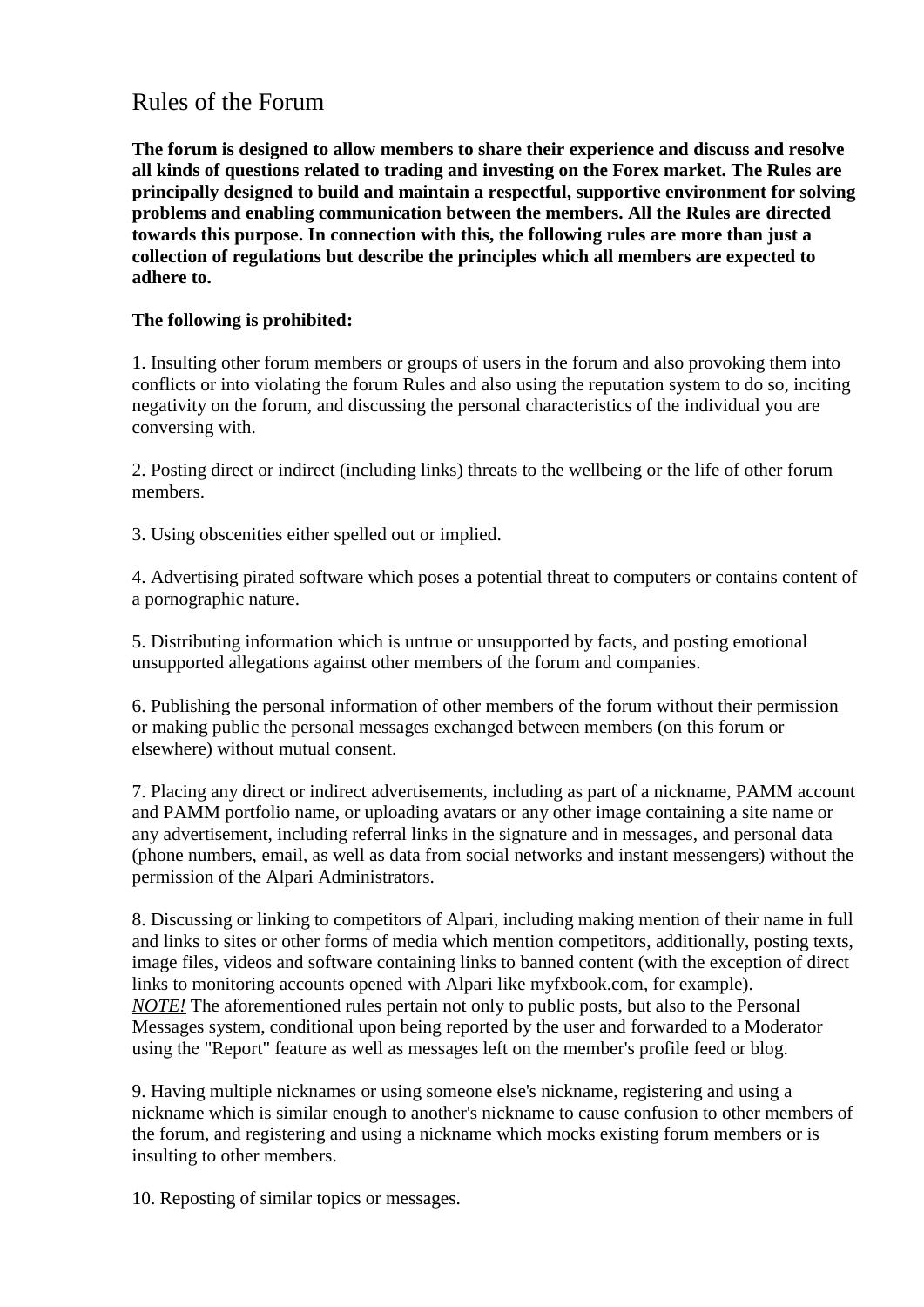11. Discussing the actions (or inactions) or the personal details of Moderators or Administrators publicly, provided that Moderators or Administrators themselves have not sanctioned the discussion. The Personal Messages system must be used to clear up any issues concerning moderation of the forum, or contact the Administrator through the "Contact Us" form, or by the Company's email address.

12. Posting off-topic messages, thereby diverting the discussion from the intended theme.

13. Flooding the forum with multiple short messages, very long messages which impair the readability of the thread, and posting messages which are out of context.

Several consecutive messages are considered as flooding if at least one of them could be classified as flooding. Flooding is also defined as the excessive quoting of previous comments or attaching bulk messages with no editing.

14. Posting information:

a) encouraging children to commit acts which threaten their lives and/or health, including selfharm and suicide;

b) which could result in a child's desire to use drugs, including psychotropic and/or intoxicants, tobacco, alcohol and alcohol-containing products, beer and beer-based beverages, and to participate in gambling, prostitution, vagrancy or begging;

c) validating or justifying the permissibility of violence and/or cruelty against people or animals; d) denying family values, promoting non-traditional sexual relationships and encouraging the development of disrespect towards parents and/or other family members;

e) justifying illegal behavior;

f) in the form of pictures or descriptions of cruelty, physical and/or mental violence, crime or other anti-social behaviour;

g) frightening, causing terror, or panic among children, including through images or descriptions of a dehumanising nature of non-violent death, disease, suicide, accidents, disasters or catastrophes and/or their consequences;

h) aimed at inciting ethnic hatred.

15. Discussing any religious and political themes outside the context of financial markets (these topics can be discussed in Private clubs).

## **Signature requirements:**

#### 16. *User signatures must meet the following requirements:*

a) The font size should be no larger than the standard value (14).

b) Changing the capitalisation, font type, underlining, colour or any other formatting is prohibited.

c) The maximum number of lines in a signature is 3. Empty lines are prohibited.

d) The maximum number of links (URLs) in a signature is 3.

e) Placing referral links in one's signature, as well as links to social networks and instant messengers is prohibited.

f) The use of emojis, images or video in the signature is prohibited.

## **Disciplinary policy:**